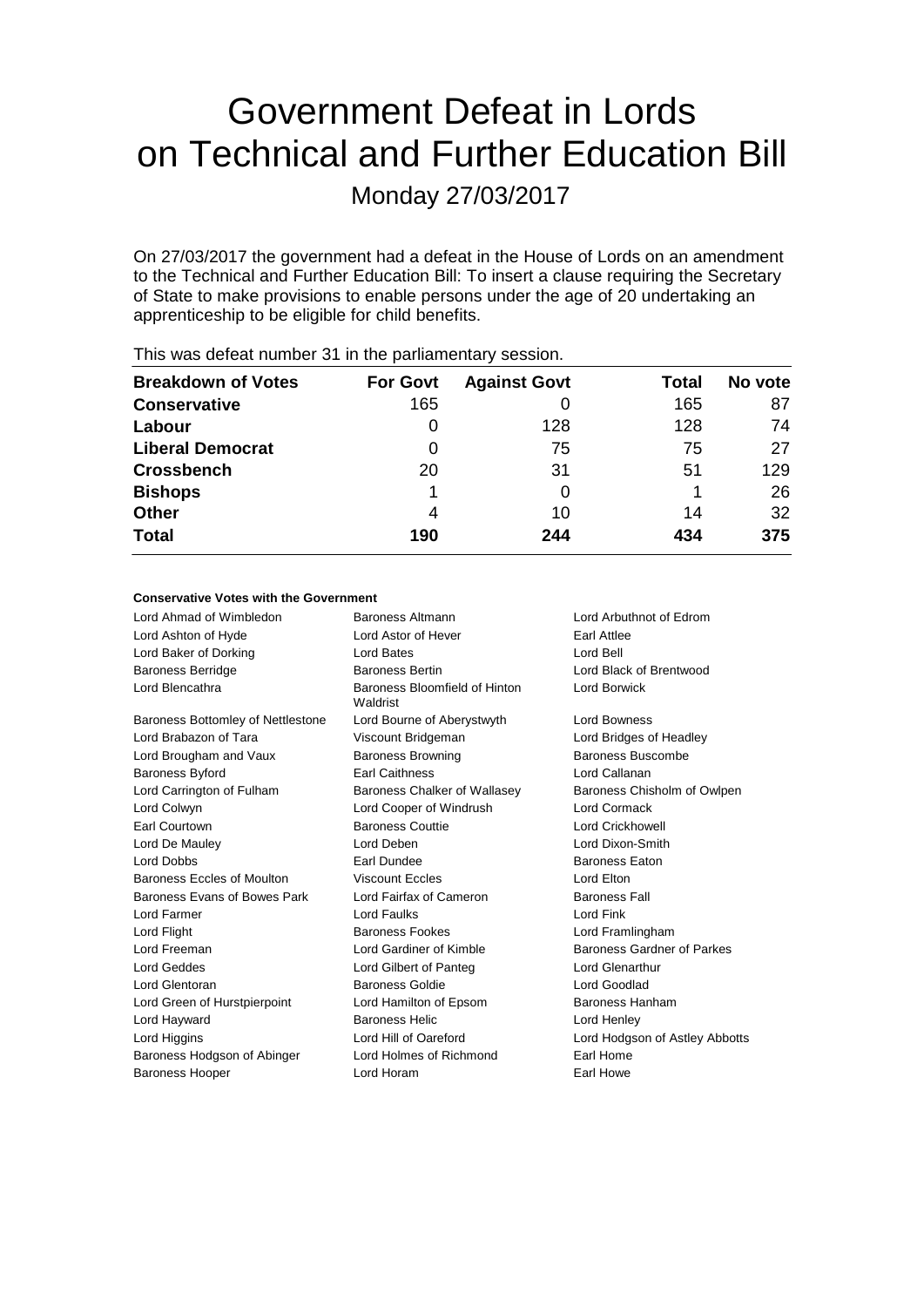Lord Howell of Guildford Lord Hunt of Wirral Lord Inglewood Lord James of Blackheath Baroness Jenkin of Kennington Lord Jopling Lord Kirkhope of Harrogate Lord Lamont of Lerwick Lord Lang of Monkton<br>
Lord Lanslev Lord Leigh of Hurley Lord Lexden<br>
Lord Lanslev Earl Lindsay Lord Lingfield Earl Liverpool Lord Livingston of Parkhead Marquess of Lothian Lord Lucas Lord MacGregor of Pulham Market Lord MacLaurin of Knebworth Baroness Manzoor Lord Marland Lord Marlesford Lord McColl of Dulwich Baroness McGregor-Smith Baroness McIntosh of Pickering Baroness Mobarik Duke of Montrose **Baroness Morris of Bolton** Lord Naseby Lord Nash Baroness Neville-Jones Baroness Neville-Rolfe Baroness Newlove Baroness Nicholson of Winterbourne Lord Norton of Louth Lord O'Shaughnessy **Baroness O'Cathain** Baroness Oppenheim-Barnes Baroness Pidding **Communist Constructed Lord Polak** Lord Porter of Spalding Lord Porter of Spalding Lord Prior of Brampton Baroness Rawlings Baroness Redfern Lord Renfrew of Kaimsthorn Viscount Ridley Lord Risby Lord Robathan Baroness Rock Lord Ryder of Wensum Lord Sassoon **Baroness Scott of Bybrook** Baroness Seccombe Earl Selborne Lord Sheikh Lord Sherbourne of Didsbury Lord Shinkwin Lord Skelmersdale Lord Smith of Hindhead Lord Spicer **Baroness Stowell of Beeston** Lord Strathclyde Baroness Stroud Baroness Sugg Lord Suri Lord Swinfen Lord Tanlaw Lord Taylor of Holbeach Lord Trefgarne Viscount Trenchard Lord Trimble Lord True Lord Tugendhat Viscount Ullswater Baroness Vere of Norbiton Baroness Verma Lord Wakeham Lord Wasserman **Duke of Wellington** Baroness Wheatcroft Lord Whitby Baroness Wilcox Lord Willetts Baroness Williams of Trafford Lord Young of Cookham Viscount Younger of Leckie

Lord Leigh of Hurley Lord Lexden

**Conservative Votes against the Government**

#### **Labour Votes with the Government**

## **Labour Votes against the Government**

Lord Bassam of Brighton Lord Beecham Lord Berkeley Lord Bhattacharyya Baroness Blackstone Baroness Blood Lord Blunkett Lord Bradley Lord Brennan Lord Brooke of Alverthorpe Lord Brookman Lord Campbell-Savours Lord Cashman Baroness Chakrabarti Viscount Chandos Lord Clark of Windermere Lord Clinton-Davis Baroness Cohen of Pimlico Lord Collins of Highbury **Baroness Corston** Lord Cunningham of Felling Lord Davies of Oldham Lord Davies of Stamford Baroness Donaghy Lord Donoughue Baroness Drake Lord Dubs Lord Faulkner of Worcester **Baroness Gale Baroness Gale** Lord Giddens Lord Glasman **Baroness Golding Community Contains Containers** Lord Gordon of Strathblane Baroness Goudie Lord Grocott Lord Hain Viscount Hanworth Lord Harris of Haringey Lord Harrison Baroness Healy of Primrose Hill Baroness Henig Baroness Henig Baroness Hilton of Eggardon Lord Hollick **Baroness Hollis of Heigham** Lord Howarth of Newport Lord Hughes of Woodside Lord Hunt of Kings Heath Lord Irvine of Lairg Baroness Jones of Whitchurch Lord Jones Lord Jordan

Baroness Armstrong of Hill Top Baroness Bakewell Baroness Jowell Lord Judd Baroness Kennedy of The Shaws

Lord Elder **Lord Evans of Watford** Baroness Farrington of Ribbleton Lord Haskel **Lord Haughey Communist Communist Communist Communist Communist Communist Communist Communist Communist Communist Communist Communist Communist Communist Communist Communist Communist Communist Communist Commun**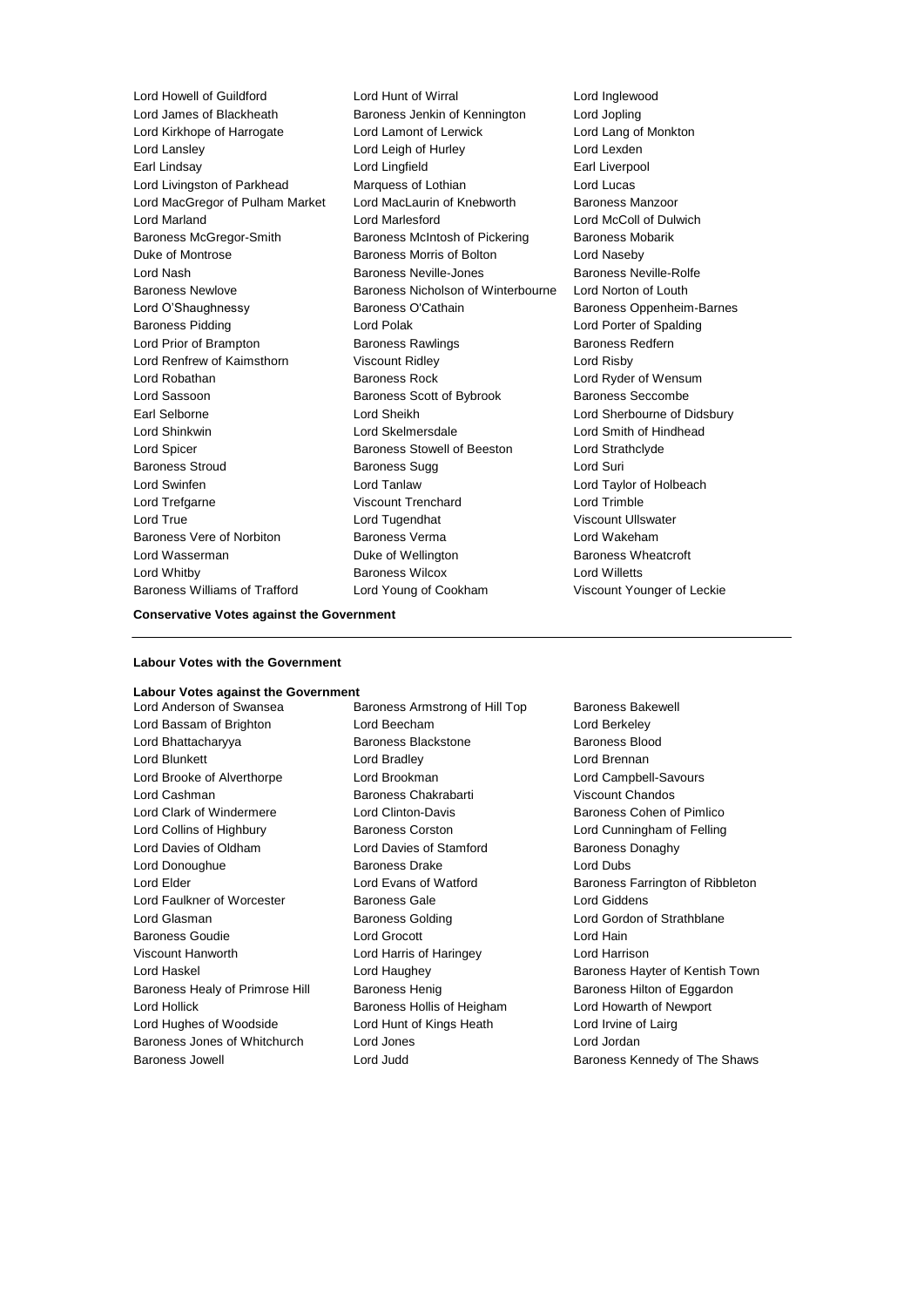| Lord Kennedy of Southwark    | Baroness Kennedy of Cradley    | Lord Kinnocl        |
|------------------------------|--------------------------------|---------------------|
| Baroness Kinnock of Holyhead | Baroness Lawrence of Clarendon | Lord Layard         |
| Lord Lea of Crondall         | Lord Lennie                    | <b>Baroness Lio</b> |
| Lord Lipsey                  | Baroness Lister of Burtersett  | Lord Livermo        |
| Lord Macdonald of Tradeston  | Lord MacKenzie of Culkein      | <b>Baroness Ma</b>  |
| Lord McAvoy                  | Baroness McDonagh              | <b>Baroness Mo</b>  |
| Lord McKenzie of Luton       | Lord Mendelsohn                | Lord Monks          |
| Baroness Morgan of Huyton    | Lord Morris of Handsworth      | Baroness Mo         |
| Lord Morris of Aberavon      | Lord O'Neill of Clackmannan    | <b>Baroness Pit</b> |
| <b>Lord Prescott</b>         | Baroness Primarolo             | <b>Baroness Pr</b>  |
| Baroness Quin                | Baroness Ramsay of Cartvale    | Baroness Re         |
| Lord Reid of Cardowan        | Lord Richard                   | Lord Roberts        |
| Lord Rooker                  | Lord Rosser                    | Lord Rowlan         |
| Baroness Royall of Blaisdon  | Lord Sawyer                    | <b>Baroness Sh</b>  |
| Viscount Simon               | Baroness Smith of Basildon     | Lord Snape          |
| Lord Stevenson of Balmacara  | Lord Stone of Blackheath       | <b>Baroness Ta</b>  |
| Lord Tomlinson               | Lord Touhig                    | Lord Triesma        |
| Lord Tunnicliffe             | Lord Turnberg                  | Baroness W          |
| Lord Watson of Invergowrie   | Lord Watts                     | Lord West of        |
| <b>Baroness Wheeler</b>      | <b>Baroness Whitaker</b>       | Lord William        |
| Lord Winston                 | Lord Woolmer of Leeds          | <b>Baroness W</b>   |
| Baroness Young of Old Scone  | Lord Young of Norwood Green    |                     |
|                              |                                |                     |

Lord Kinnock Baroness Liddell of Coatdyke Lord Livermore Baroness Massey of Darwen Baroness McIntosh of Hudnall Baroness Morris of Yardley Baroness Pitkeathley Baroness Prosser Baroness Rebuck Lord Robertson of Port Ellen Lord Rowlands Baroness Sherlock Lord Snape Baroness Taylor of Bolton Lord Triesman Baroness Warwick of Undercliffe Lord West of Spithead Lord Williams of Elvel Baroness Worthington

#### **Liberal Democrat Votes with the Government**

### **Liberal Democrat Votes against the Government**

Lord Addington Lord Alderdice Lord Ashdown of Norton-sub-Hamdon Baroness Bakewell of Hardington Mandeville Baroness Barker **Lord Beith** Baroness Benjamin Baroness Bonham-Carter of Yarnbury Baroness Bowles of Berkhamsted Lord Bradshaw **Baroness Brinton** Baroness Burt of Solihull<br>
Lord Campbell of Pittenweem Lord Chidgey **Baroness Burt of Solihull**<br>
Lord Clement-Jones Lord Campbell of Pittenweem Lord Chidgey Lord Clement-Jones Lord Cotter **Lord Dholakia** Baroness Doocey Baroness Falkner of Margravine Lord Fearn **Baroness Featherstone** Baroness Featherstone Lord Foster of Bath Baroness Garden of Frognal Lord German Earl Glasgow **Lord Goddard of Stockport** Baroness Grender Baroness Hamwee **Baroness Harris of Richmond** Lord Hussain Baroness Hussein-Ece **Baroness Janke** Baroness John Baroness Jolly Lord Jones of Cheltenham Lord Kirkwood of Kirkhope Baroness Kramer Lord Lee of Trafford **Lord Lester of Herne Hill** Baroness Ludford Lord Maclennan of Rogart **Baroness Maddock** Lord McNally Lord Newby Lord Oates Lord Paddick Lord Palmer of Childs Hill **Baroness Parminter** Baroness Pinnock Lord Purvis of Tweed Lord Redesdale Lord Rennard Lord Roberts of Llandudno **Lord Rodgers of Quarry Bank** Baroness Scott of Needham Market Lord Scriven Lord Sharkey Baroness Sheehan Lord Shutt of Greetland Lord Smith of Clifton Baroness Smith of Newnham Lord Stoneham of Droxford Lord Storey Lord Strasburger Lord Stunell Baroness Suttie Lord Taverne Lord Teverson **Lord Thomas of Gresford** Baroness Thomas of Winchester Lord Tope Lord Tyler Baroness Tyler of Enfield Lord Wallace of Saltaire **Baroness Walmsley Communist Conduct And My** Lord Willis of Knaresborough